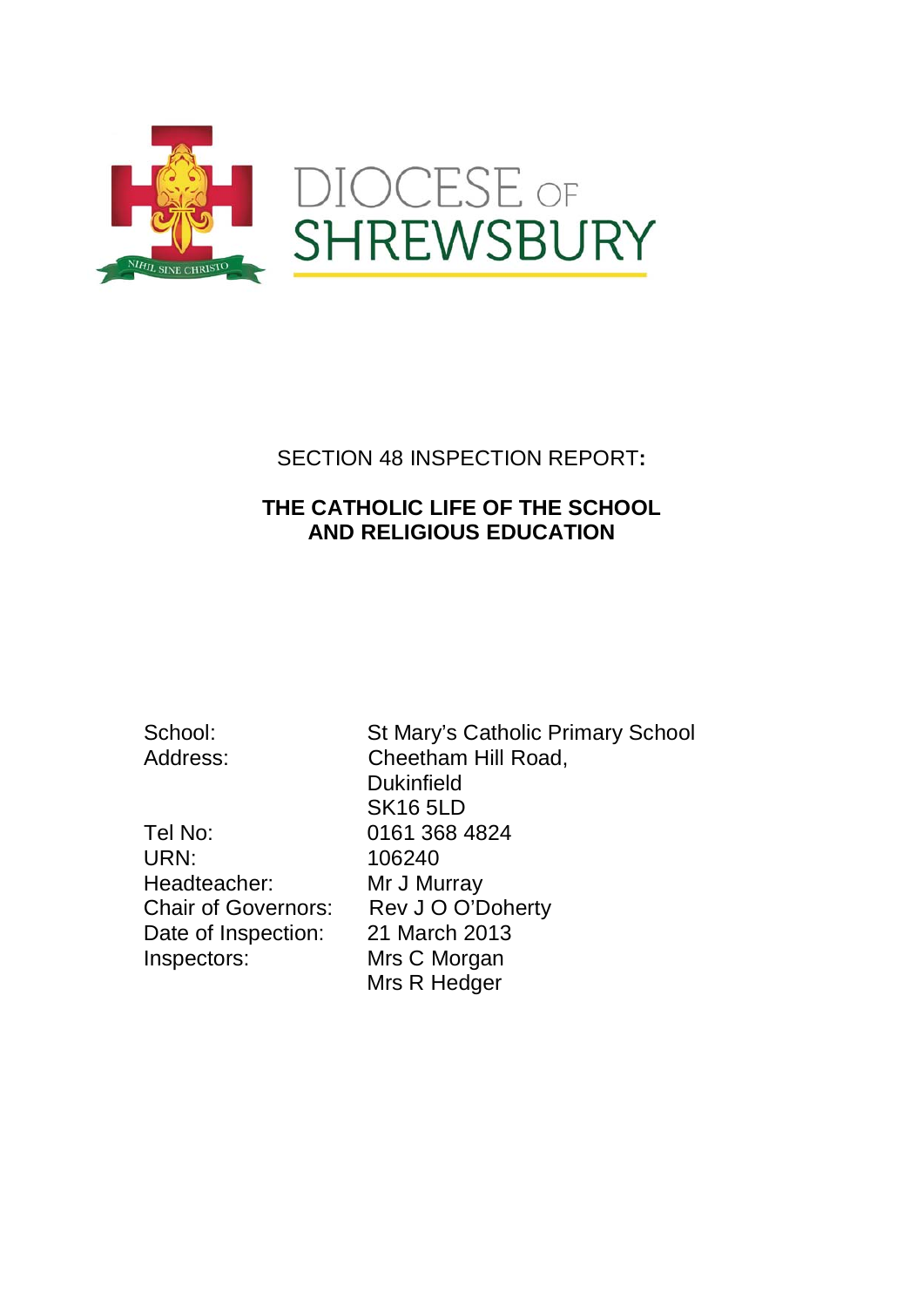# **Our Mission**

**Mission is the commitment of all Christians, by virtue of their Baptism, to work so that the Spirit of the Gospel permeates all elements and aspects of their lives, their society and their world.** 

**The Governors, Staff and Parents at St. Mary's School consider the following statement to be consistent with their vision of the Mission:**

**"St. Mary's School works to develop the full human potential of** 

**each individual in an environment where the Christian Gospel** 

**values of love, peace, truth and justice are demonstrated."** 

**This means we aim to meet our pupils' needs in the light of the Gospels. We firmly believe it is our religious dimension, which makes St. Mary's School distinctive.**

**It is found in the School in:**

- ◊ **the quality of relationships based on care and respect;**
- ◊ **the belief that all knowledge and learning comes from Christ;**
- ◊ **The delivery of a broad and balanced curriculum, which is based on the above, and which is designed to enable all children to reach the highest standard of personal achievement.**

**Our basic purpose is the communication of Christ through all we do.**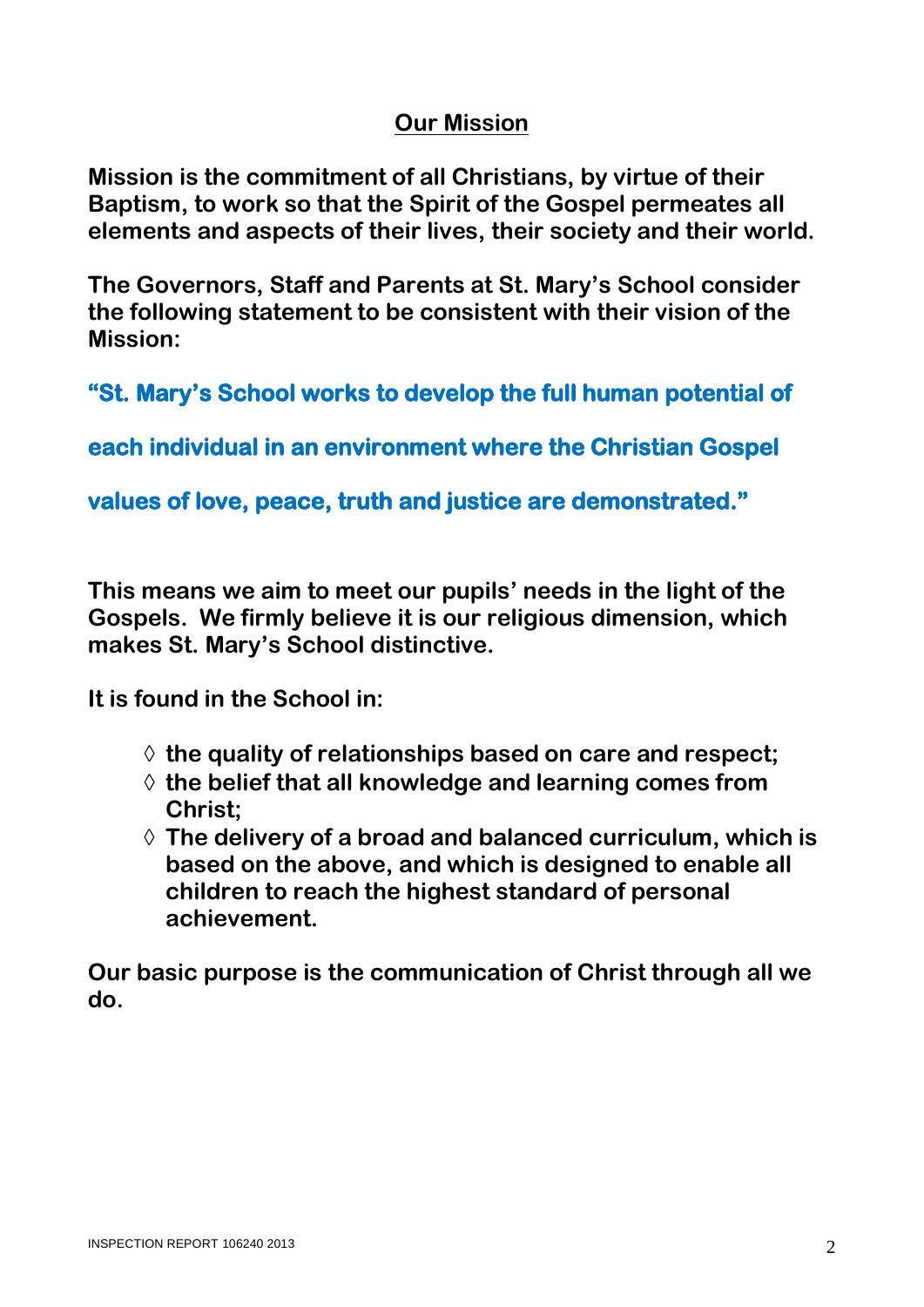# **FACTUAL INFORMATION ABOUT THE SCHOOL**

| Pupils                                |    | <b>FS</b> |    | Υ2 | Y3 | Y4 | Y5 | Υ6 | Total |
|---------------------------------------|----|-----------|----|----|----|----|----|----|-------|
|                                       | PT | <b>FT</b> |    |    |    |    |    |    |       |
| Number on roll                        |    | 30        | 30 | 30 | 30 | 29 | 29 | 31 | 209   |
| Catholics on roll                     |    | 24        | 17 | 14 | 21 | 17 | 17 | 21 | 131   |
| Other Christian denomination          |    |           |    |    |    |    |    |    |       |
| Other faith background                |    | 2         |    | 9  | 5  | 8  | 8  | 6  | 45    |
| No stated religious affiliation       |    | 4         | 6  |    | 4  |    | 4  | 4  | 31    |
| Number of learners from ethnic groups |    |           |    |    |    |    |    |    |       |
|                                       |    |           |    |    |    |    |    |    |       |
| <b>Total on SEN Register</b>          |    | 0         | 3  | 3  | 5  |    | 3  | 3  | 21    |
| Total with Statements of SEN          |    | 0         | O  | ი  | ი  | ი  | 0  | 0  | 0     |
| <b>FSM</b>                            |    | 5         | 4  |    | 4  | 6  | 6  | 5  | 37    |
|                                       |    |           |    |    |    |    |    |    |       |

| . academic vear<br>clusions in<br>⊢v∩l<br>last<br>ᆮᆺ | Permanent                  | --<br>term<br>∙ıxed |  |
|------------------------------------------------------|----------------------------|---------------------|--|
| Index<br>of multiple deprivation                     | 2012<br>nn.<br>tor<br>∪.∠∪ |                     |  |

|                               |        | <b>SCHOOLS to WHICH YOUL DUDIES transierred</b> |        |
|-------------------------------|--------|-------------------------------------------------|--------|
| PARISHES SERVED BY THE SCHOOL |        | <b>PUPILS TRANSFER</b>                          | (2013) |
| Name of Parish                | No of  | Name of School                                  | No of  |
|                               | Pupils |                                                 | Pupils |
| St Mary's Dukinfield          | 151    | <b>All Saints</b>                               | 22     |
| St. Paul's Hyde               | 46     | St Damien's                                     | ◠      |
| St. Christopher's A-U-L       |        | <b>St Thomas More</b>                           | ົ      |
| St. Peter's Stalybridge       |        |                                                 |        |
| St. Raphael's Stalybridge     |        |                                                 |        |

| With reference to Year 6 - the Catholic  |        |  |  |  |
|------------------------------------------|--------|--|--|--|
| schools to which your pupils transferred |        |  |  |  |
| <b>PUPILS TRANSFER</b>                   | (2013) |  |  |  |
| Name of School                           | No of  |  |  |  |
|                                          | Pupils |  |  |  |
| <b>All Saints</b>                        | 22     |  |  |  |
| St Damien's                              | 2      |  |  |  |
| St Thomas More                           | 3      |  |  |  |
|                                          |        |  |  |  |
|                                          |        |  |  |  |

| <b>RE TEACHING TIME</b>        | Rec                   | V1                    | Y2                    | Y3.                   | Y4                    | Y5                    | Y6.                   | $\tau$ <sub>otal</sub> |
|--------------------------------|-----------------------|-----------------------|-----------------------|-----------------------|-----------------------|-----------------------|-----------------------|------------------------|
| Total RE teaching time (Hours) | 2 hours<br>10<br>mins | 2 hours<br>10<br>mins | 2 hours<br>10<br>mins | 2 hours<br>15<br>mins | 2 hours<br>15<br>mins | 2 hours<br>15<br>mins | 2 hours<br>15<br>mins | 15 hours<br>30 mins    |

| <b>STAFFING</b>                               |     |                            |    |
|-----------------------------------------------|-----|----------------------------|----|
| Full-time teachers                            |     | Published admission number | 30 |
| Part-time teachers                            |     | Number of classes          | 7  |
| Total full-time equivalent                    | 9.5 | Average class size KS1     | 30 |
| Support assistants (Teaching)                 | 10  | Average class size KS2     | 30 |
| Percentage of Catholic teachers f.t.e.        | 80% |                            |    |
| How many teachers teach RE (P) f.t.e.         | 80% |                            |    |
| Number of teachers with CCRS or equivalent    |     |                            |    |
| Number of teachers currently undertaking CCRS |     |                            |    |

| Published admission number | 30 |
|----------------------------|----|
| Number of classes          |    |
| Average class size KS1     | 30 |
| Average class size KS2     | ۹Λ |

# **FINANCIAL DATA**

| EXPENDITURE $(E)$  | Last financial year<br>2011/12 | <b>Current financial year</b><br>2012/13 | Next financial year<br>2013/14 |
|--------------------|--------------------------------|------------------------------------------|--------------------------------|
| <b>RE</b>          | 2534                           | 1525                                     | 1500                           |
| English            | 2447                           | 1476                                     | 2000                           |
| <b>Mathematics</b> | 1929                           | 456                                      | 1000                           |
| Science            | 210                            | 1512                                     | 1500                           |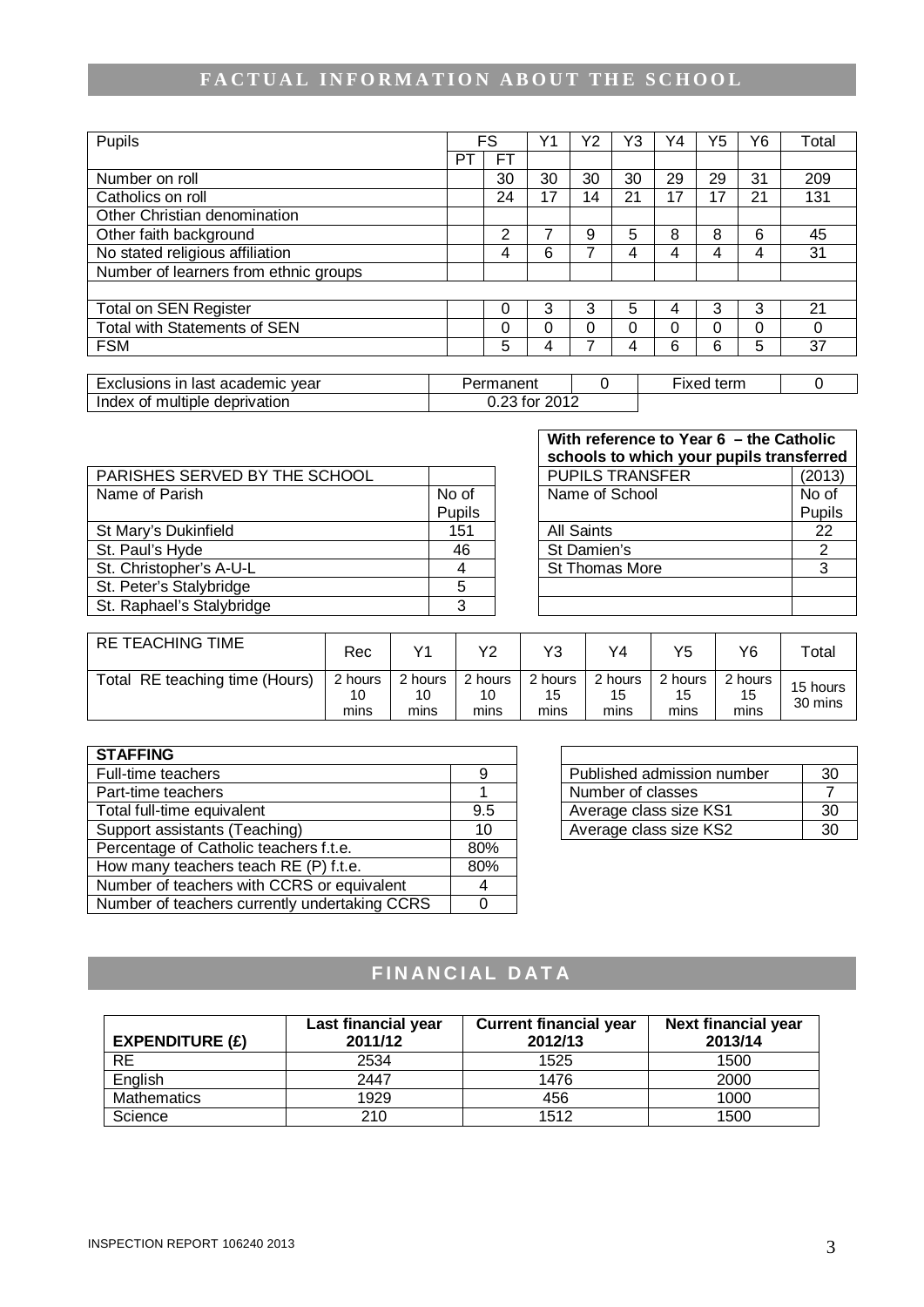| Key to judgements: Grade 1 is outstanding, grade 2 good, | Judgement |
|----------------------------------------------------------|-----------|
| grade 3 requires improvement and grade 4 inadequate      |           |

| <b>OUTCOMES FOR PUPILS</b>                                                                             |  |
|--------------------------------------------------------------------------------------------------------|--|
| At St. Mary's, there is a high level of pupil engagement in leading and taking responsibility for      |  |
| activities related to the religious life of the school and of involvement in the local community. They |  |
| are proud of who they are and speak with confidence about their faith and their school. Pupils'        |  |
| behaviour is excellent and they understand that 'every action has a reaction'. The family groupings,   |  |
| buddy system and whole school rewards encourage pupils to develop a caring, respectful attitude to     |  |
| their work, play and each other. Members of the 'Mini Vinnies' group spoke about changes that had      |  |
| come about through issues being raised by pupils and discussed in their meetings with staff. A         |  |
| range of celebrations and traditions such as Reception pupils making an altar cloth of their own       |  |
| pictures that they use throughout their time in school and for the Leavers' Mass in Year 6 ensures     |  |
| that every pupil feels special.                                                                        |  |

In their Religious Education lessons, pupils work hard and achieve high standards, comparable with those in English. They enjoy the variety of different activities, concentrate very well and tackle new concepts with enthusiasm.

Some pupils were observed leading Collective Worship for the whole school. They were confident, engaged other pupils' interest and encouraged thoughtful reflection and prayer.

#### **LEADERS AND MANAGERS 2**

The Headteacher, Religious Education subject leader, Parish Priest, governors and staff are fully committed to fulfilling the Church's mission in education and living out the school's Mission Statement. There is a deep sense of community within the school and for its place within the parish. There is strong support for Parish and school events.

Self-evaluation is strong and there is a strategic plan for continuing improvement in all areas of Religious Education.

Lessons, planning and pupils' work are part of planned programme of monitoring by the Senior Leadership Team. The results of monitoring are analysed and shared with governors who provide support and challenge.

Assessment in Religious Education is well established and staff are developing ways in which they can assess and moderate the new Diocesan scheme of work. Analysis of end of Key Stage One and Key Stage Two results shows expected progress is at least good and some is outstanding.

Staff and pupils understand the prime importance of the Catholic life of the school and, as a result, they are articulate in explaining how this impacts on all they do. New staff are supported in delivering the Religious Education programme and in planning Liturgies and Masses. All the teaching staff attend an annual Deanery training day for reflection and renewal.

#### **PROVISION 2**

In the Religious Education lessons observed during the inspection, effective teaching ensured that all pupils were fully engaged in the learning process. Pupils are interested and enthusiastic about the variety of activities and resources, including the use of ICT, which they use to good effect. Teachers exhibit good subject knowledge and, as a result, pupils are developing their use of religious language and their understanding of their faith.

Behaviour in lessons is very good and support staff help to deliver effective strategies for engaging all pupils.

Lessons are well planned and differentiated. Oral feedback and marking is consistently good so that pupils understand how well they have done and know what they have to do to improve and progress.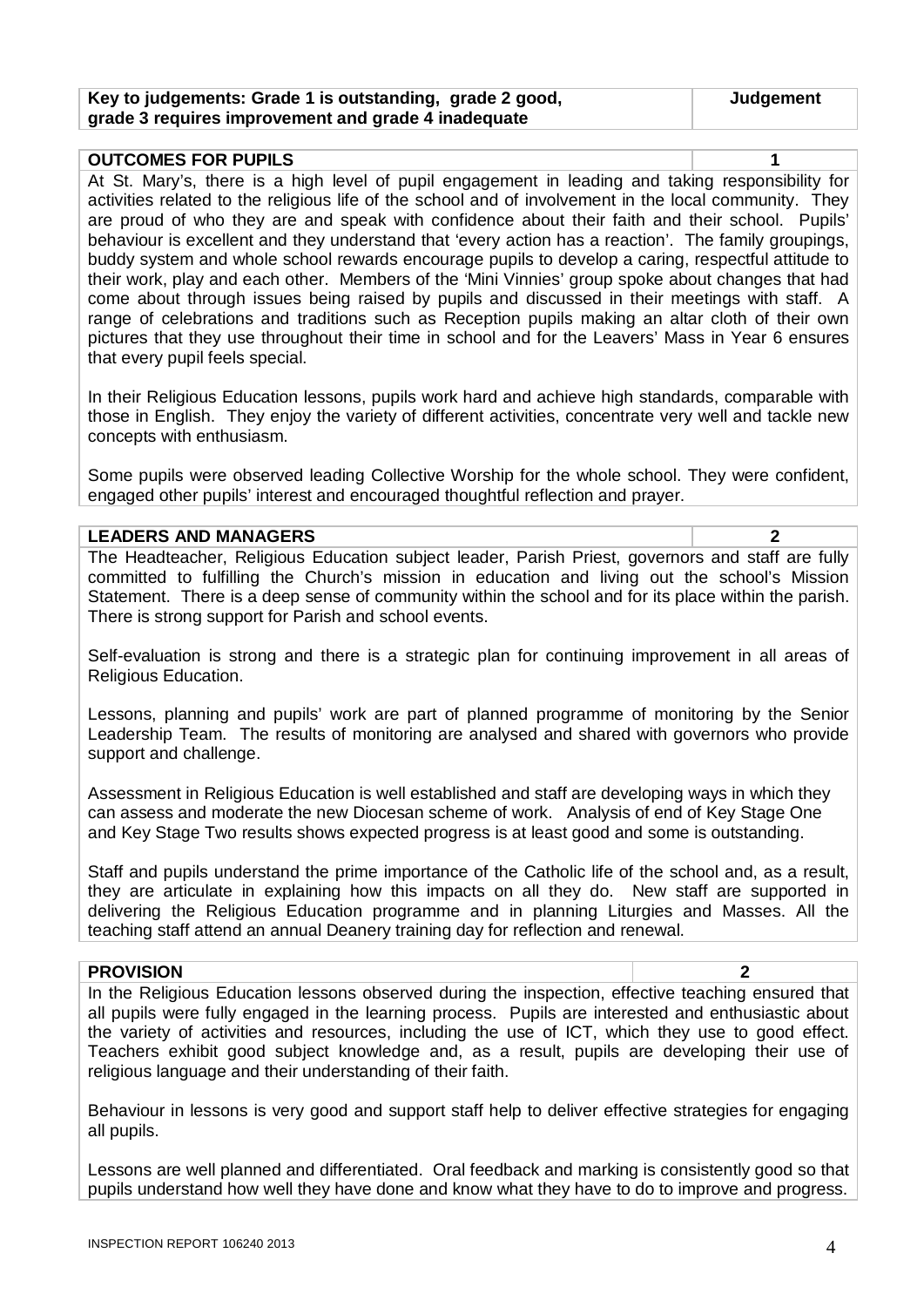There are opportunities for spiritual and moral guidance within lessons and in various before and after school activities. Pupils appreciate their teachers and the staff; they understand that teachers will challenge them to achieve their best but also that they will help and support them.

The Religious Education at St. Mary's is in line with diocesan policy and guidance. Good use is made of Diocesan training to ensure that staff are supported in their delivery of the curriculum.

Acts of Collective Worship have a high profile within the school. Resources are excellent and are well used. Opportunities for prayer and reflection are frequent and well planned and there are also designated focal points provided for use by staff and pupils. The whole school and the parish contribute to Sacramental preparation and celebration. Parents appreciate the community spirit encouraged by the school and the care and support staff give to the pupils. They enjoy the many liturgical celebrations and events held during the course of the year.

#### **OVERALL EFFECTIVENESS 2**

The overall effectiveness of the Catholic Education provided by St. Mary's school is judged to be good.

Outcomes for pupils are outstanding.

The provision for Catholic Education is good overall and the quality of Collective Worship provided is outstanding.

The effectiveness of Leaders and managers in developing the Catholic life of the school is good with some outstanding elements.

#### **What the school could do to improve further**

- Consider where in the timetable Religious Education is placed and look at ways of planning lessons throughout the week and at different times.
- Plan for ways in which the pupils' role in planning and leading Collective Worship and prayer and reflection could be further developed throughout the school.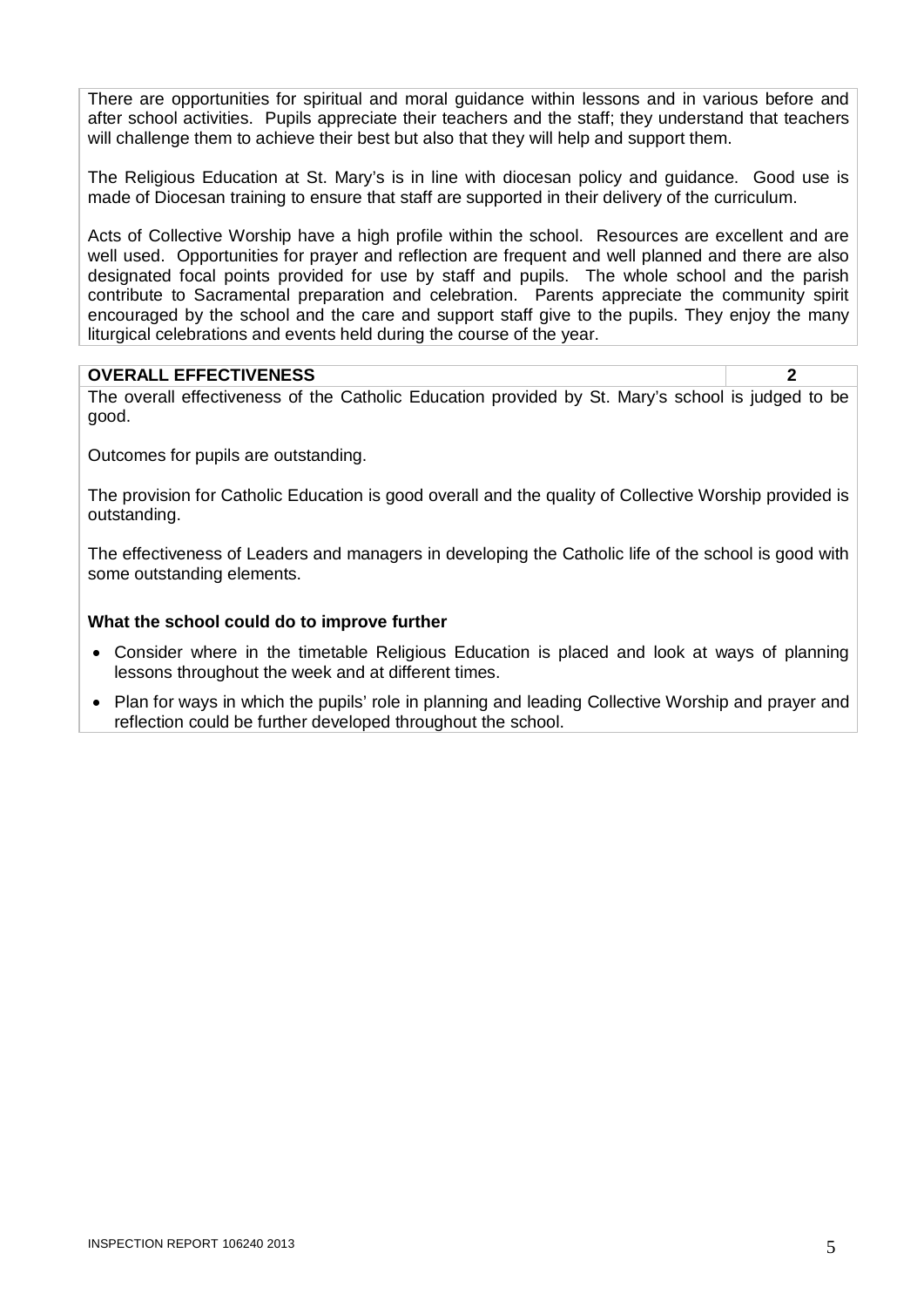## **INSPECTION JUDGEMENTS**

| Key to judgements: Grade $1 =$ outstanding, grade $2 =$ good, | Judgement |
|---------------------------------------------------------------|-----------|
| grade $3$ = requires improvement and grade $4$ = inadequate   |           |

## **OUTCOMES FOR PUPILS**

| How good outcomes are for pupils, taking particular account of variations<br>between different groups |  |
|-------------------------------------------------------------------------------------------------------|--|
| The extent to which pupils contribute to and benefit from the Catholic life of the<br>school          |  |
| How well pupils achieve and enjoy their learning in Religious Education                               |  |
| How well pupils respond to and participate in the school's Collective Worship                         |  |

| <b>LEADERS GOVERNORS AND MANAGERS</b>                                                                                                                                                    |   |
|------------------------------------------------------------------------------------------------------------------------------------------------------------------------------------------|---|
| How effective leaders, governors and managers are in developing the<br><b>Catholic life of the school</b>                                                                                |   |
| How well leaders, governors and managers promote, monitor and evaluate the<br>provision for the Catholic life of the school and plan and implement improvement<br>to outcomes for pupils |   |
| How well leaders, governors and managers monitor and evaluate the provision for<br>Religious Education and plan and implement improvement to outcomes for pupils                         | റ |

| <b>PROVISION</b>                                                                 |   |
|----------------------------------------------------------------------------------|---|
| How effective the provision is in promoting Catholic Education                   |   |
| The quality of teaching and how purposeful learning is in Religious Education    | っ |
| The extent to which the Religious Education curriculum promotes pupils' learning |   |
| The quality of Collective Worship provided by the school                         |   |
| EFFECTIVENESS<br><b>OVERALL</b>                                                  |   |

| I UVERALL EFFECTIVENESS                                     |  |
|-------------------------------------------------------------|--|
| How effective the school is in providing Catholic Education |  |
|                                                             |  |